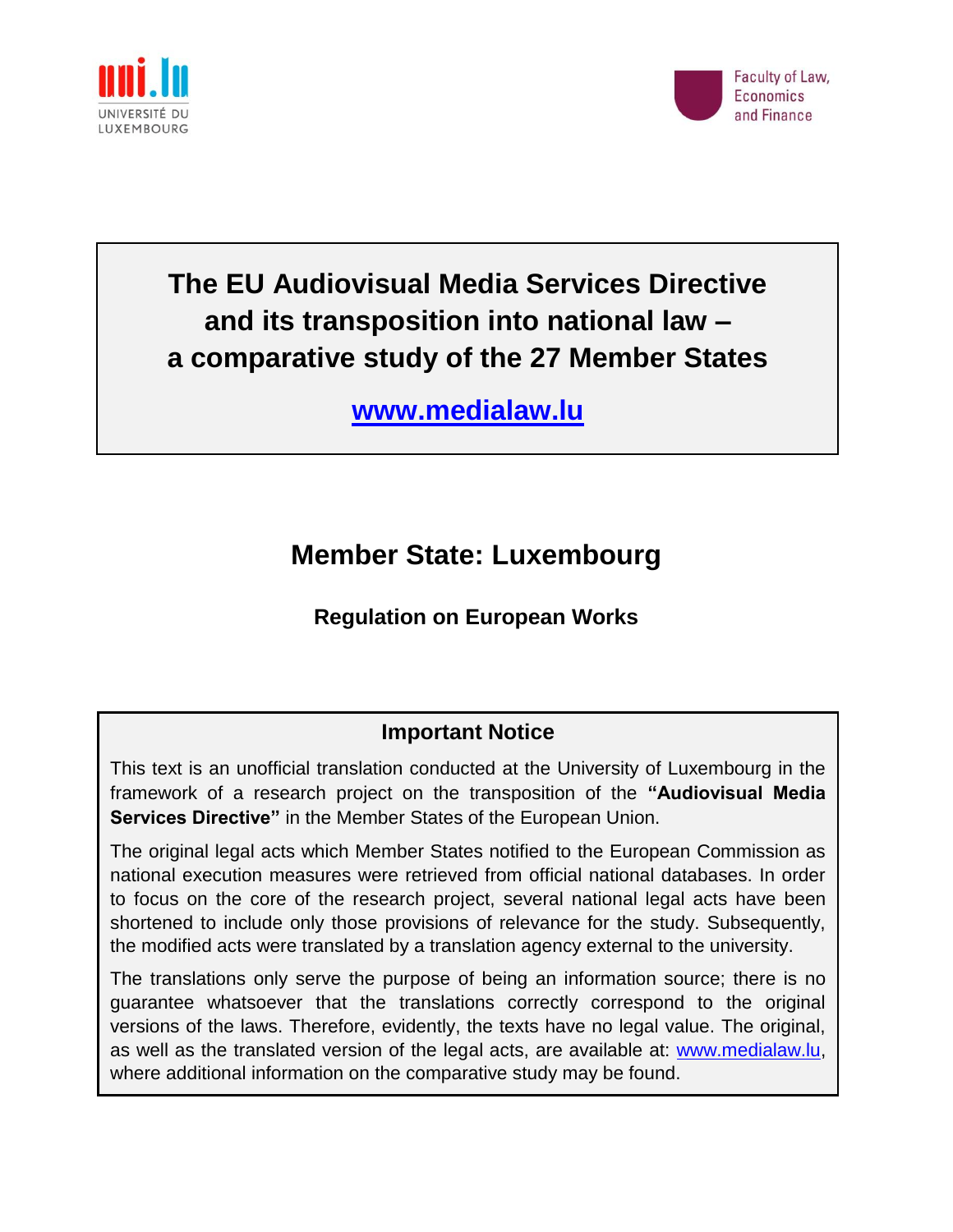### **Member State: Luxembourg**

### **Grand ducal regulation of 17 December 2010 amending the grand dual regulation of 5 April 2001 setting the rules on content in European works and in the works of independent producers of television programmes deemed to fall within Luxembourgish jurisdiction under the European Television without Frontiers Directive**

#### **Official Journal: Mémorial Luxembourgeois A, number: 241, 24.12.2010**

#### We order:

**Article 1**. In the heading of the grand ducal regulation of 5 April 2001 setting the rules on content in European works and in the works of independent producers of television programmes deemed to fall within Luxembourgish jurisdiction under the European Television without Frontiers Directive, "content in" is replaced by "promotion of", while "and in the works of independent producers of television programmes deemed to fall within Luxembourgish jurisdiction under the European Television without Frontiers Directive" is replaced by "in audiovisual media services".

**Article 2**. Article 1 of the above grand ducal regulation of 5 April 2001 is replaced as follows:

" Article 1. Scope

The present grand ducal regulation does not apply to local television services that do not form part of a national network, or to exclusively teleshopping or self-promotion television services."

**Article 3**. 1 - In paragraph (1) of article 2 of the grand ducal regulation of 5 April 2001, c) is replaced as follows:

"c) works co-produced under audiovisual sector agreements between the European Community and third countries and that meet the terms and conditions set out in each such agreement."

2 - Paragraphs (3) and (5) of article 2 of the above grand ducal regulation of 5 April 2001 are repealed.

3 - In paragraph (6) of the same article, "television broadcasting" and "television broadcaster" are in each case replaced by "television service provider".

**Article 4**. 1 - "in the television services" is added to the heading of article 3 of the grand ducal regulation of 5 April 2001.